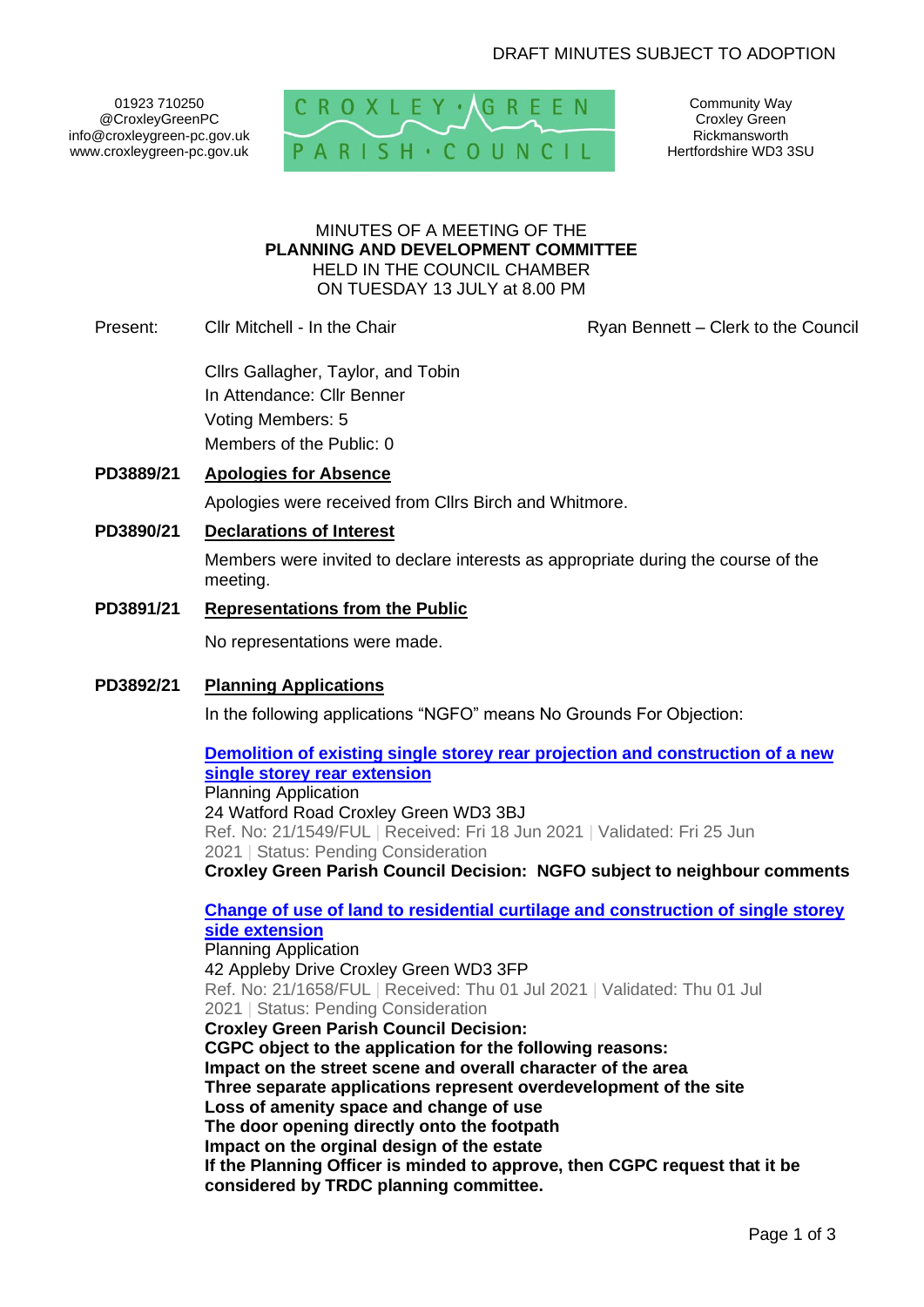### **[Single storey front extension](https://www3.threerivers.gov.uk/online-applications/applicationDetails.do?activeTab=summary&keyVal=QVK4DWQF0D100&prevPage=inTray)**

Planning Application 3 Claremont Crescent Croxley Green Hertfordshire WD3 3QP Ref. No: 21/1665/FUL | Received: Thu 01 Jul 2021 | Validated: Wed 07 Jul 2021 | Status: Pending Consideration **Croxley Green Parish Council Decision: NGFO subject to neighbour comments**

## **PD3893/21 Recent Decisions by Three Rivers District Council**

#### **Approved**

| <b>Application:</b>    | Dormer window to front roofslope.                                                                                                                                                                                                                                                                            |
|------------------------|--------------------------------------------------------------------------------------------------------------------------------------------------------------------------------------------------------------------------------------------------------------------------------------------------------------|
| <b>Address:</b>        | 33 Sherborne Way Croxley Green WD3 3PE                                                                                                                                                                                                                                                                       |
| <b>Application No:</b> | 21/1299/FUL                                                                                                                                                                                                                                                                                                  |
| <b>CGPC Decision</b>   | <b>NGFO</b>                                                                                                                                                                                                                                                                                                  |
| <b>TRDC Decision</b>   | Approved                                                                                                                                                                                                                                                                                                     |
|                        |                                                                                                                                                                                                                                                                                                              |
| <b>Application:</b>    | <b>Single storey side extension</b>                                                                                                                                                                                                                                                                          |
| <b>Address:</b>        |                                                                                                                                                                                                                                                                                                              |
|                        | 80 Durrants Drive Croxley Green Hertfordshire WD3 3NS                                                                                                                                                                                                                                                        |
| <b>Application No:</b> | 21/1110/FUL                                                                                                                                                                                                                                                                                                  |
| <b>CGPC Decision</b>   | CGPC note that there is also a Prior Approval application<br>for a rear extension 21/1320/PDE pending which does not<br>appear to have been communicated to neighbours. CGPC<br>request TRDC to ensure neighbours are aware of Prior<br>Approval application to consider the applications in<br>conjunction. |
| <b>TRDC Decision</b>   | Approved                                                                                                                                                                                                                                                                                                     |
|                        |                                                                                                                                                                                                                                                                                                              |
| <b>Application:</b>    | Re-design of existing garden to include extension of<br>existing patio, erection of new boundary fence;<br>construction of shed and a pergola                                                                                                                                                                |
| <b>Address:</b>        | Wildfell Green Lane Croxley Green WD3 3HR                                                                                                                                                                                                                                                                    |
| <b>Application No:</b> | 21/0416/FUL                                                                                                                                                                                                                                                                                                  |
| <b>CGPC Decision</b>   | NGFO subject to Conservation Officer approving as                                                                                                                                                                                                                                                            |
|                        | appropriate.                                                                                                                                                                                                                                                                                                 |
| <b>TRDC Decision</b>   | Approved                                                                                                                                                                                                                                                                                                     |
|                        |                                                                                                                                                                                                                                                                                                              |
| <b>Application:</b>    | Two storey side extension and alterations to rear extension                                                                                                                                                                                                                                                  |
| Address:               | 15 Harvey Road Croxley Green WD3 3BN                                                                                                                                                                                                                                                                         |
| <b>Application No:</b> | 21/1219/FUL                                                                                                                                                                                                                                                                                                  |
| <b>CGPC Decision</b>   | CGPC objects to the gable end and suggest that a hip roof                                                                                                                                                                                                                                                    |
|                        | is more in keeping.                                                                                                                                                                                                                                                                                          |
| <b>TRDC Decision</b>   | Approved                                                                                                                                                                                                                                                                                                     |
|                        |                                                                                                                                                                                                                                                                                                              |
| <b>Application:</b>    | Part single storey, part two storey rear extension, two                                                                                                                                                                                                                                                      |
|                        | storey front extension and internal alterations                                                                                                                                                                                                                                                              |
| <b>Address:</b>        | 268 Baldwins Lane Croxley Green WD3 3LG                                                                                                                                                                                                                                                                      |
| <b>Application No:</b> | 21/1210/FUL                                                                                                                                                                                                                                                                                                  |
| <b>CGPC Decision</b>   | CGPC have concerns that the front extension may not                                                                                                                                                                                                                                                          |
|                        | leave sufficient space for parking. If Planning Officer<br>confirms parking space meets guidelines then CGPC have<br>no concerns.                                                                                                                                                                            |
| <b>TRDC Decision</b>   | Approved                                                                                                                                                                                                                                                                                                     |